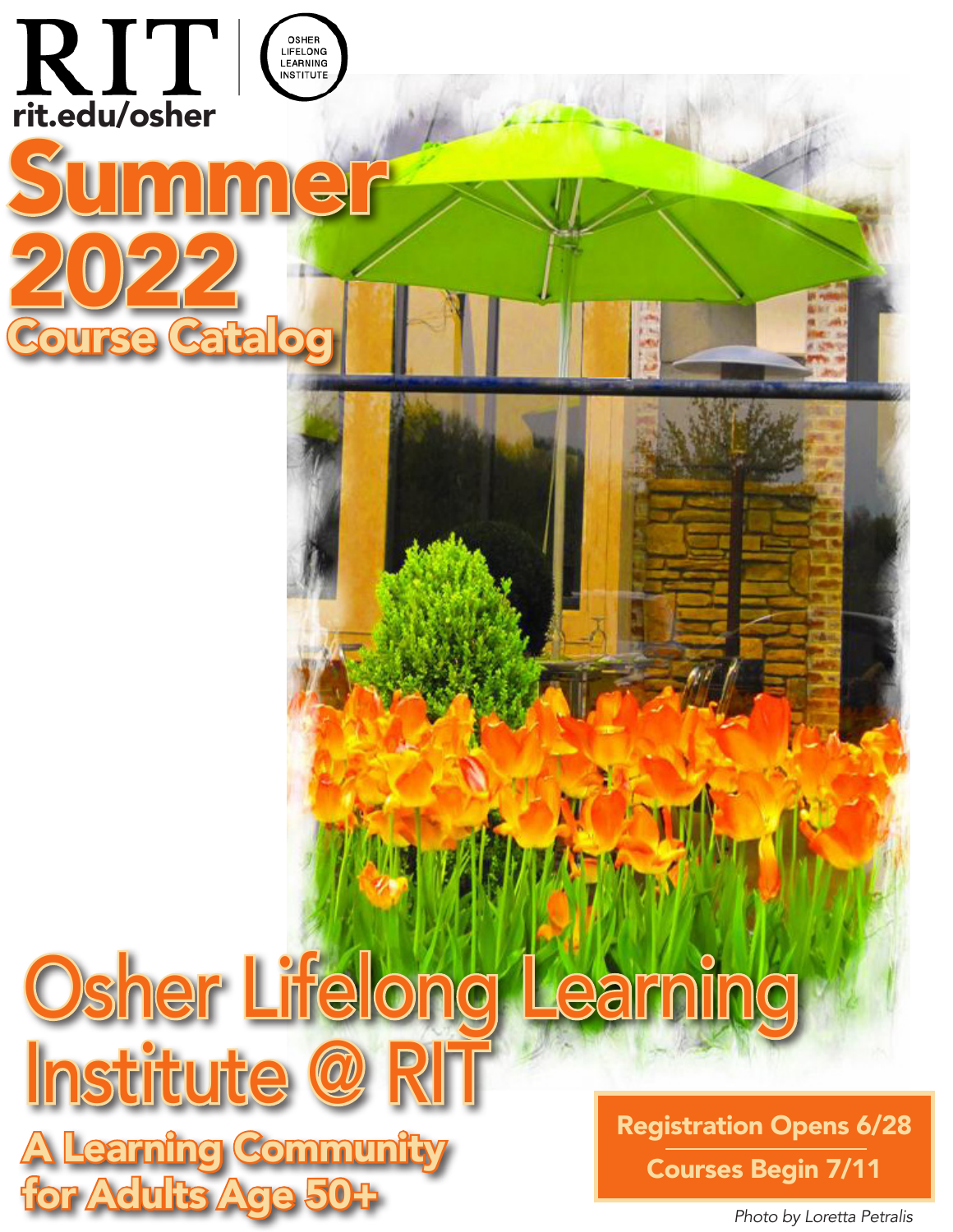## **Osher's 2022 academic year:**

Winter (January 17 – March 25)

**Spring** (April 11 – June 20)

**Summer** (July 11– August 26)

 **Fall** (September 12 – December 9) **There are multi-week breaks between each term.**

## **Membership Benefits In Student ID:**

For our comprehensive Member Benefits Guide please go to *http://bit.ly/OshMemBen*

### Unlimited Courses

Courses form the core of our program. Our 40+ course offerings per term are presented in a friendly, relaxed atmosphere where there are no tests or other "measurement" criteria. We encourage interaction and discussion in every class. You will also gain access to our large library of course recordings.

Pfaudler Lecture Series *(Thursdays at 12:15, Winter, Spring, & Fall Terms)* Listen to a thought-provoking lecture by a guest speaker.

### Social Events

An important part of the Osher experience is socializing with fellow members in a relaxed atmosphere at events such as a river-boat cruise and our annual picnic. *We hope to be able to offer more in-person events as COVID circumstances allow.*

### Summer Seminar Trips

Please see the schedule page for information about the upcomming trips.

### SIGs (Special Interest Groups)

Osher members with a shared interest in a specific area of knowledge, learning, or technology gather at least monthly. All members are encouraged to join an existing SIG or to initiate the formation of a new SIG. See page 17 for more information.

### Arts & Lectures Series

This enrichment series, made possible by our endowment from The Bernard Osher Foundation, brings us entertaining artists and expert speakers at no additional charge to members.



### On-Campus Benefits

A pass to RIT campus facilities, your ID card entitles you to: student admission rates and discounts (wherever they are offered worldwide), borrowing privileges at the RIT library, access to campus fitness facilities at a reduced rate, and a free Henrietta BJ's Wholesale Club membership.

- **Take Campus Courses:** Members can sit in on RIT College of Liberal Arts courses. The level of participation is up to you. Offerings include anthropology, fine arts, foreign languages, history, literature, philosophy, psychology, women & gender studies, and writing.
- Audiology Services: State-of-the-art hearing evaluation and hearing aid service and purchase are available through RIT's National Technical Institute for the Deaf (NTID).

| <b>Membership</b> Fee            |       | <b>Unlimited</b><br>Courses & Lecture<br><b>Recordings Series</b> | <b>Pfaudler</b> | <b>Social</b><br>Events<br>& SIGs | Arts &<br>Lectures<br><b>Events</b> | <b>Summer</b><br><b>Trips</b> | <b>Student</b><br><b>ID Card</b> | <b>RIT</b><br><b>RIT</b><br><b>Classes</b> | <b>Audiology</b><br><b>Services</b> |
|----------------------------------|-------|-------------------------------------------------------------------|-----------------|-----------------------------------|-------------------------------------|-------------------------------|----------------------------------|--------------------------------------------|-------------------------------------|
| <b>Full-Year</b>                 | \$350 |                                                                   |                 |                                   |                                     |                               |                                  |                                            |                                     |
| <b>Single-Term</b>               | \$100 |                                                                   |                 |                                   |                                     |                               |                                  |                                            |                                     |
| <b>Supporting</b><br>(full year) | \$160 |                                                                   |                 |                                   |                                     |                               |                                  |                                            |                                     |

Register for classes online (see pages 4-5 for instructions). Questions? Reach us at (585) 292-8989 or osher.info@rit.edu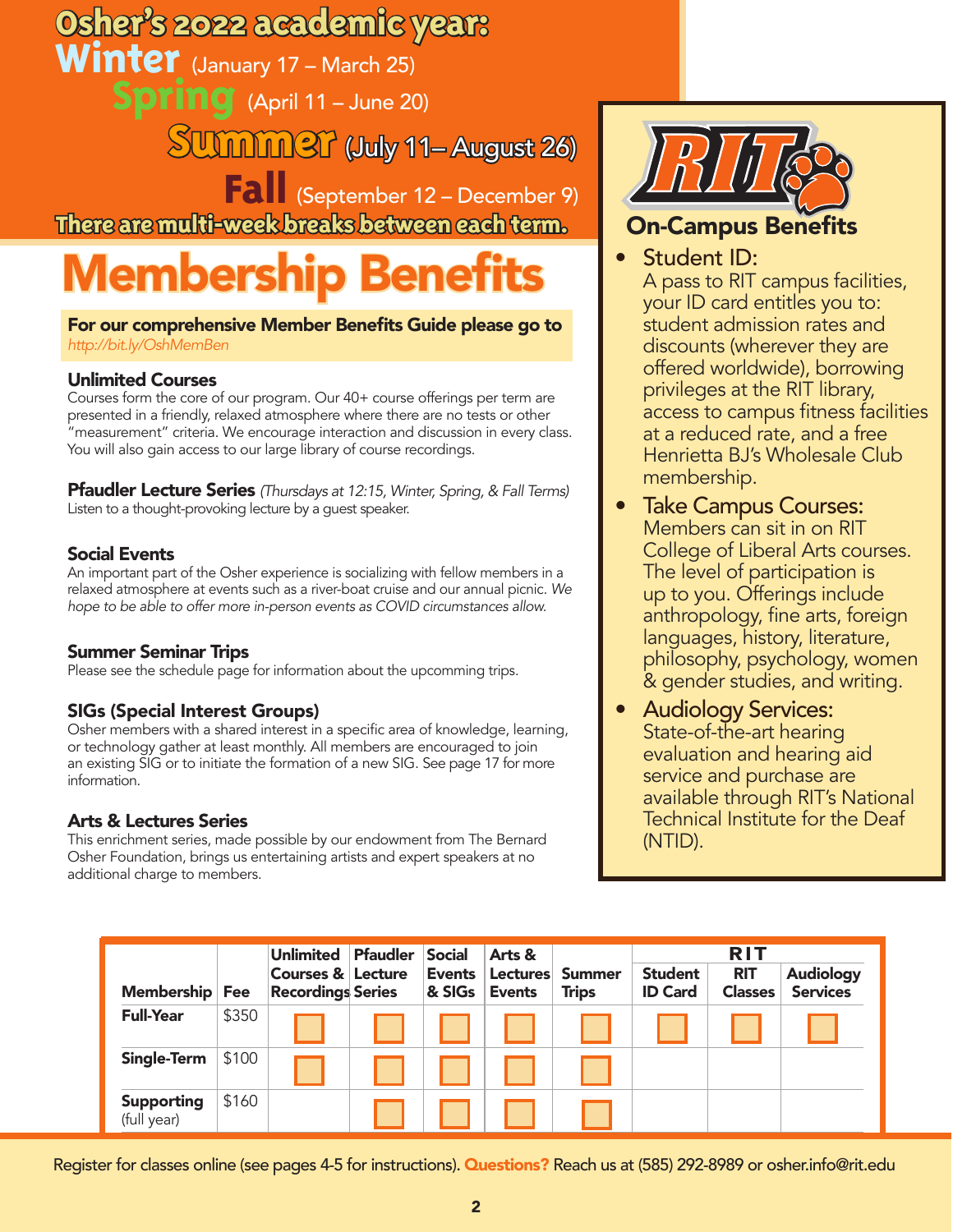### **Which membership suits your needs?**

We have varying levels of membership to fit your individual needs. You can begin your membership during any of our terms.

### **Full-Year Membership**

A Full-Year individual membership begins in whichever term you join and entitles you to four terms of **all** our available Osher Institute benefits in the chart on the opposite page, including unlimited classes and access to our library of course recordings plus RIT University benefits such as a student ID card and access to auditing RIT classes. The annual fee is \$350. Renewable.

### **Summer Single-Term Membership**

Individuals may participate in an unlimited number of Osher Institute courses and attend our Summer Seminar trips. You also have access our library of course recordings.

### Not included: RIT University class auditing and student ID card

The fee is \$100. You may convert your Summer Single-Term membership into a Full-Year membership by paying the additional balance at the end of the term, thereby adding the next three terms.

### **Supporting Membership**

A Supporting individual membership entitles you to partial Osher Institute programming: social events, the Pfaudler Lecture Series, the Summer Seminar trips, Arts & Lectures events, and Special Interest Groups (SIGs).

### Not included: Osher Institute classes and library of course recordings; RIT University class auditing and student ID card

You may invite one guest to events, Pfaudler lectures, and trips. The annual fee is \$160. Renewable.

### **Community Group Membership**

A Community Group membership is designed for senior living facilities, town recreation groups, and other associations who would like to provide programming to their residents/members. The membership includes unlimited, live, interactive Zoom classes and access to our large library of course recordings. Zoom classes or recordings must be broadcast in a common room where residents congregate together; residents may not join classes from their own homes. The fee for one trial term is \$350. Additional terms after the trial are \$500 each. Contact us at osher@ rit.edu for more information and pricing on in-person classes for groups.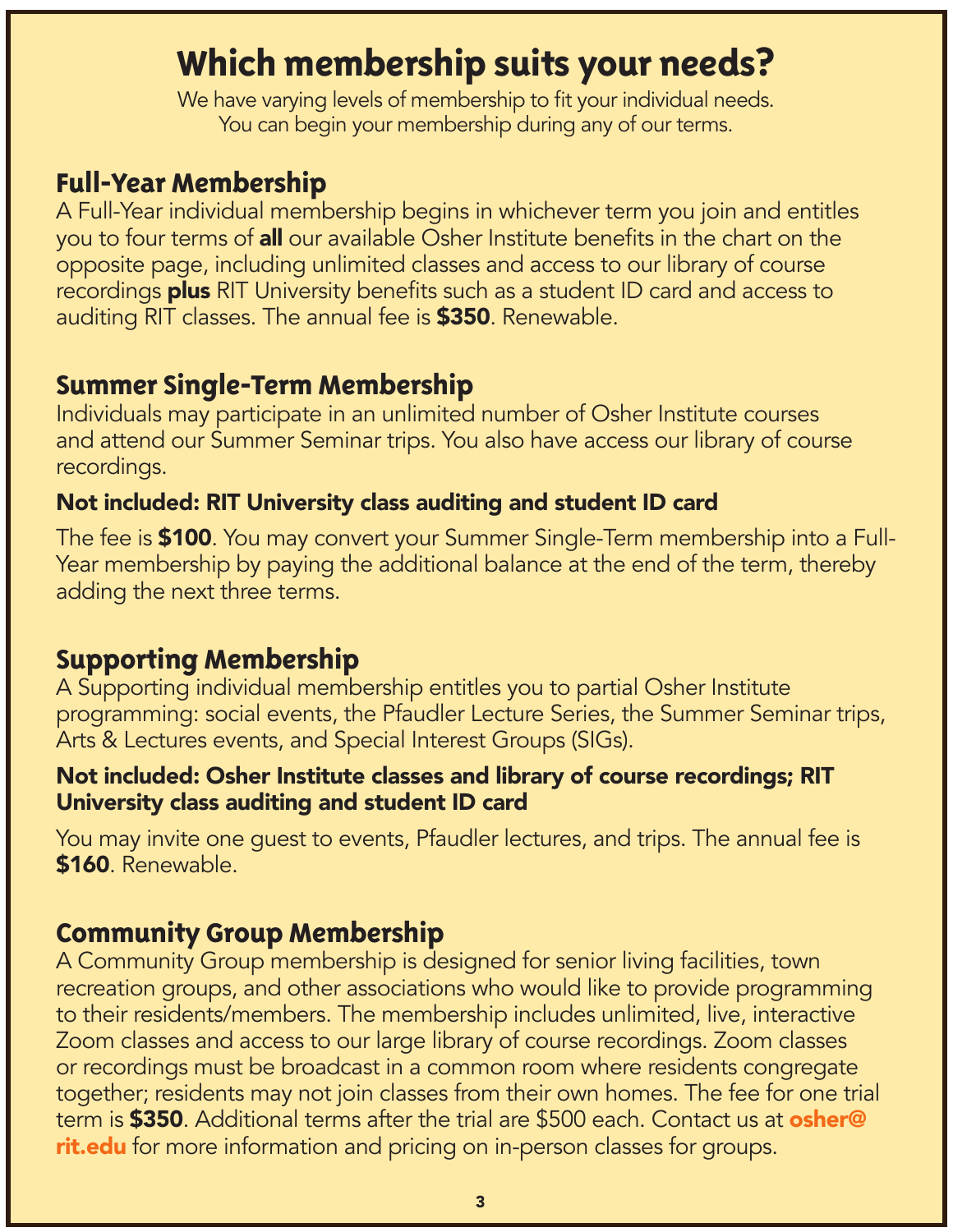**Registration**

### **Directions for Online Course Registration**

The directions on this page will help you to register successfully. Online registration is your best bet for getting into the courses you want. Handing in a paper registration form early does not get you registered any earlier. All paper registrations are processed, in random order, by staff beginning at 10 am on registration day. [Note: The sample screens shown on this page are what you would see if working on a desktop or laptop computer. The screens on a phone or tablet will look different.]

[1] Begin by visiting our website at rit.edu/osher and click on **REGISTER** in the top right of the page.

| Search this Site                                                            |
|-----------------------------------------------------------------------------|
| <b>FAO</b><br>CALENDAR R REGISTER <b>P</b> RESOURCES<br>(9<br>$rac{1}{222}$ |
| Home About Us » Programs » Membership » Contact Us                          |

### [2] On this page, click on the left-most box:



[3] On this page, locate the "Username" and "Password" fields and fill them in. Then click the "Login" button. If you don't know your username and password, click on the "Click here to reset" link.

| Username                                                      |  |
|---------------------------------------------------------------|--|
|                                                               |  |
| Password Note: Passwords are case-sensitive                   |  |
| <b>D</b> click to show password                               |  |
| Forgot your username and/or password? Click<br>here to reset. |  |
| Login                                                         |  |

[4] Wait for the system to log you in. Once you're logged in, you will see <your name> in the upperright corner beside the gear icon.

IMPORTANT: You must be current with your payment in order to register for courses. If your membership expires before the Summer 2022 Term begins, and you are not paying online, make your payment well before registration day, TUESDAY, JUNE 28.

[5] On the left side of the screen under the "Search Options" heading, click on the "View Courses for" drop-down menu, and select your name. Then click on the "Select Term" drop-down menu and select "2022-03 (Summer)". (Additionally, you may select a "Day" of the week to narrow down your

| Search Options <sup>®</sup>   |  |
|-------------------------------|--|
| <b>View Courses for</b>       |  |
| <b>TEST, TEST</b>             |  |
| <b>Select Term (required)</b> |  |
| -Select Term--                |  |
| <b>Subject</b>                |  |
| Any                           |  |
| <b>Course Type</b>            |  |
| Any                           |  |
| Day                           |  |
| Any                           |  |
| Search                        |  |

search.) Then click the "Search" button.

[6] Scroll through the list of courses being offered. Click on the "Register" box/button (it turns orange) below the class you want to take. To get to the next page of offerings, click the 2, 3, etc. found at the bottom of the page you're on.

| Instructor(s): Scott, Richard |
|-------------------------------|

 $7]$  Follow the prompts to either continue selecting courses or to complete your registration checkout. [Note: You will have 60 minutes to choose all of your courses.] Once you have selected all the courses you want, click the "Checkout" button.

| <b>O</b> Your selections have been saved. You have 60 minutes to complete the registration process before these items are<br>removed from your schedule. |  |  |  |  |
|----------------------------------------------------------------------------------------------------------------------------------------------------------|--|--|--|--|
| To continue, choose an option from the list below.                                                                                                       |  |  |  |  |
|                                                                                                                                                          |  |  |  |  |
| Search for more courses                                                                                                                                  |  |  |  |  |
| View F02M Current Events details                                                                                                                         |  |  |  |  |
| Checkout                                                                                                                                                 |  |  |  |  |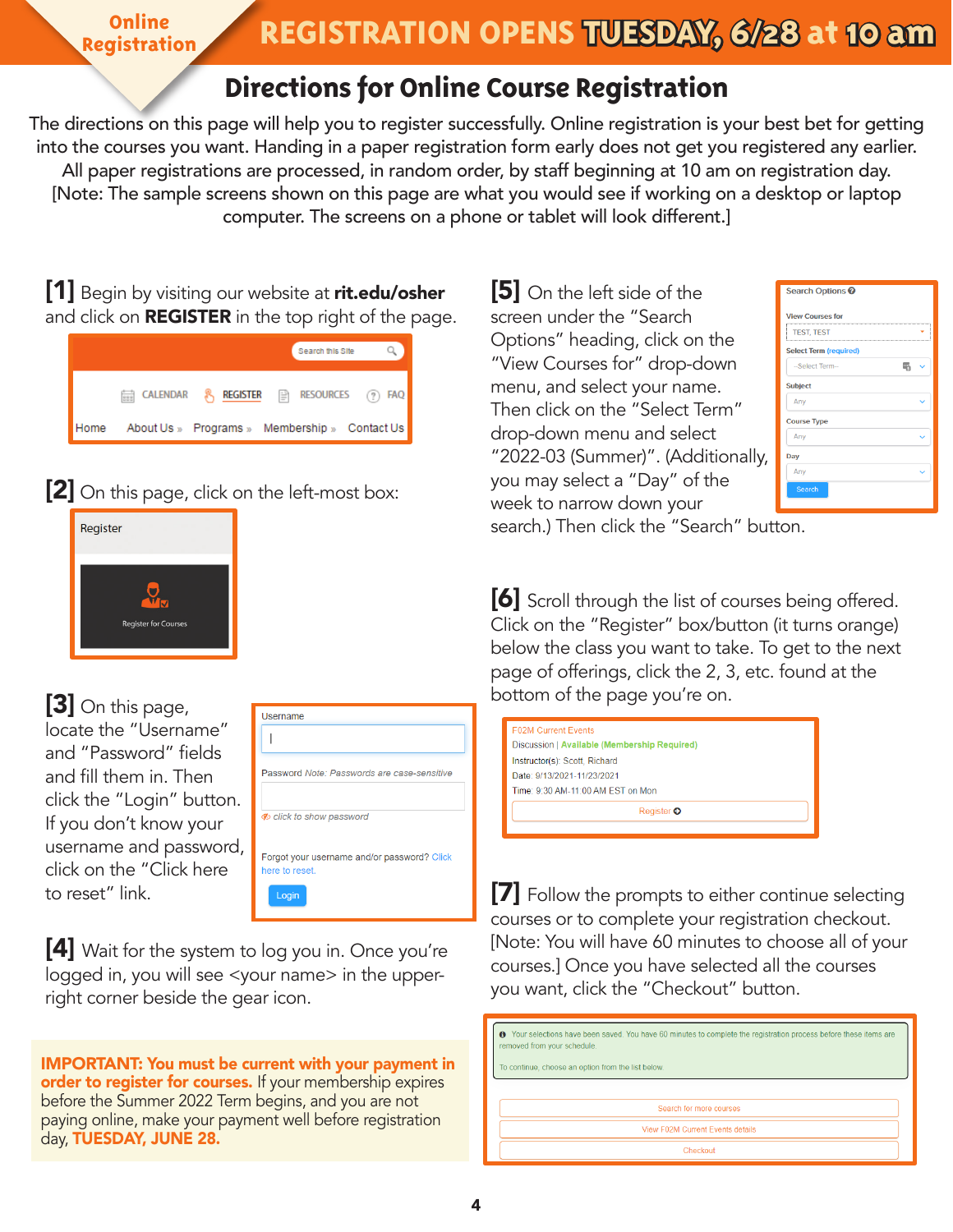[8] This page shows all of your selected courses. Read the "Terms of Use" and tick the box to accept them. YOU MUST TICK THIS BOX IN ORDER TO CLICK "CONTINUE"!

### You must click the "Continue" button in order for your registration to be complete.

| Search                            |                                                   |                                                                                                                                                                                                                       |          |        |                              |                            |                        | <b>E1 O TEST TEST</b>       |
|-----------------------------------|---------------------------------------------------|-----------------------------------------------------------------------------------------------------------------------------------------------------------------------------------------------------------------------|----------|--------|------------------------------|----------------------------|------------------------|-----------------------------|
|                                   |                                                   |                                                                                                                                                                                                                       |          |        |                              | Select Language            |                        | Powered by Google Translate |
|                                   |                                                   | YOUR REGISTRATION IS NOT YET COMPLETE. Read the Terms below, check the Terms Agreement box, and click on the Continue button.                                                                                         |          |        |                              |                            |                        |                             |
|                                   |                                                   |                                                                                                                                                                                                                       |          |        |                              |                            |                        |                             |
| Member                            | Type                                              | <b>Description</b>                                                                                                                                                                                                    | Action   | Tuiton | Additional<br>Fees           | Additional<br><b>Items</b> | <b>Payment Options</b> | Subtotal                    |
| <b>TEST. TEST</b><br>$\mathbf{x}$ | Discussion                                        | 2021-04 (Fall) -- F02M Current Events                                                                                                                                                                                 | Register | \$0.00 | \$0.00                       |                            |                        | \$0.00                      |
|                                   |                                                   |                                                                                                                                                                                                                       |          |        |                              |                            |                        |                             |
| Subtotal:                         |                                                   | \$0.00                                                                                                                                                                                                                | Tuition  |        |                              |                            |                        |                             |
| Total                             |                                                   |                                                                                                                                                                                                                       |          |        |                              |                            |                        |                             |
|                                   |                                                   | \$0.00                                                                                                                                                                                                                |          |        |                              |                            |                        |                             |
| Amount Due Today:                 |                                                   | \$0.00                                                                                                                                                                                                                |          |        |                              |                            |                        |                             |
|                                   |                                                   | Please Note: You have qualified for multiple discounts, but only one can be applied at this time. We have applied the greatest possible discount to your total.                                                       |          |        |                              |                            |                        |                             |
|                                   |                                                   |                                                                                                                                                                                                                       |          |        | You have no amount due today |                            |                        |                             |
|                                   | older, and have an interest in lifelong learning. | There are only two criteria for membership in Osher, you must be 50 or -                                                                                                                                              | Continue |        |                              |                            |                        |                             |
|                                   |                                                   | There are varying levels of membership to fit members' individual<br>circumstances. You can begin your membership at the start of any of our<br>terms: Fall (September), Winter (January), Spring (April), and Summer |          |        |                              |                            |                        |                             |
| Terms of Use<br>(July).           |                                                   | A Full Membership entitles you to participate in all activities, and offers                                                                                                                                           |          |        |                              |                            |                        |                             |

[9] And the final page (Your registration/ purchase is complete) shows the list of Successful Items (your courses).

| <b>RIT</b>                              | Osher Lifelong<br>Learning Institute                                                      |                   |               |                |                   |                                             |  |
|-----------------------------------------|-------------------------------------------------------------------------------------------|-------------------|---------------|----------------|-------------------|---------------------------------------------|--|
| Search                                  |                                                                                           |                   |               |                |                   | <b>O</b> TEST TEST                          |  |
|                                         |                                                                                           |                   |               |                | Select Language   | $\checkmark$<br>Powered by Google Translate |  |
|                                         | Your registration/purchase is complete. Click here for a printable page for your records. |                   |               |                |                   |                                             |  |
| 1 item(s) succeeded                     |                                                                                           |                   |               |                |                   |                                             |  |
| 0 item(s) failed                        |                                                                                           |                   |               |                |                   |                                             |  |
|                                         |                                                                                           |                   |               |                |                   |                                             |  |
| <b>Successful Items:</b>                |                                                                                           |                   |               |                |                   |                                             |  |
| <b>Student</b>                          | <b>Item</b>                                                                               | Type              | <b>Status</b> | Instructor(s)  | <b>Start Date</b> | <b>Start Time</b>                           |  |
| <b>TEST, TEST</b>                       | <b>F02M Current Events</b>                                                                | <b>Discussion</b> | Registered    | Scott, Richard | 9/13/2021         | 9:30 AM EST                                 |  |
|                                         |                                                                                           |                   |               |                |                   |                                             |  |
|                                         |                                                                                           |                   |               |                |                   |                                             |  |
| Your credit card was not charged today. |                                                                                           |                   |               |                |                   |                                             |  |
| You have no balance due.                |                                                                                           |                   |               |                |                   |                                             |  |

You will get a confirmation letter email for each course for which you've registered. For Zoom courses, the confirmation email will contain the Zoom meeting information and link. Save this email so that you can join your Zoom classes each week.

Note: You can log in to your account and see a list of your courses at any time by clicking the "gear" icon next to your name at the top right of the Registration page.

|                 | <b>O</b> TEST TEST          |
|-----------------|-----------------------------|
| Select Language | Powered by Google Translate |

If you have any questions, please call (585-292-8989) or email osher@rit.edu Click on the "My Account" box, and at the top of the page, you will see "Personal Information" then scroll to the bottom of the page and click on the "My Courses" tab (between the Emergency Info tab and the Memberships tab).

## **Course Registration Directions (cont'd)**<br>[8] This page shows all of your selected courses. **Mark your** calendar!

Fall Course<br>Preview on Monday, August 29 10:00 – 11:00 am (further details to come)

Join us at our

Registration opens August 30 at 10 am

### Fall classes start September 12, 2022

## Safety Measures

The following safety measures must be followed in order to participate in-person in our program:

### **Vaccination**

In accordance with RIT policy, we are requiring proof of COVID-19 vaccination to participate in all in-person classes and events. Be prepared to show proof upon entering the building. Acceptable forms of proof for the threevaccine series (includes booster) are:

• the NYS Excelsior Pass Plus (on your smartphone)

OR

 • the hard copy of your CDC vaccination record card

### Masking

RIT's classroom face mask mandate remains in effect, and Osher will follow the RIT mask mandate. We strongly encourage the use of KN95 masks or better that cover the nose and mouth. As RIT modifies its mask mandate, we will keep Osher members informed.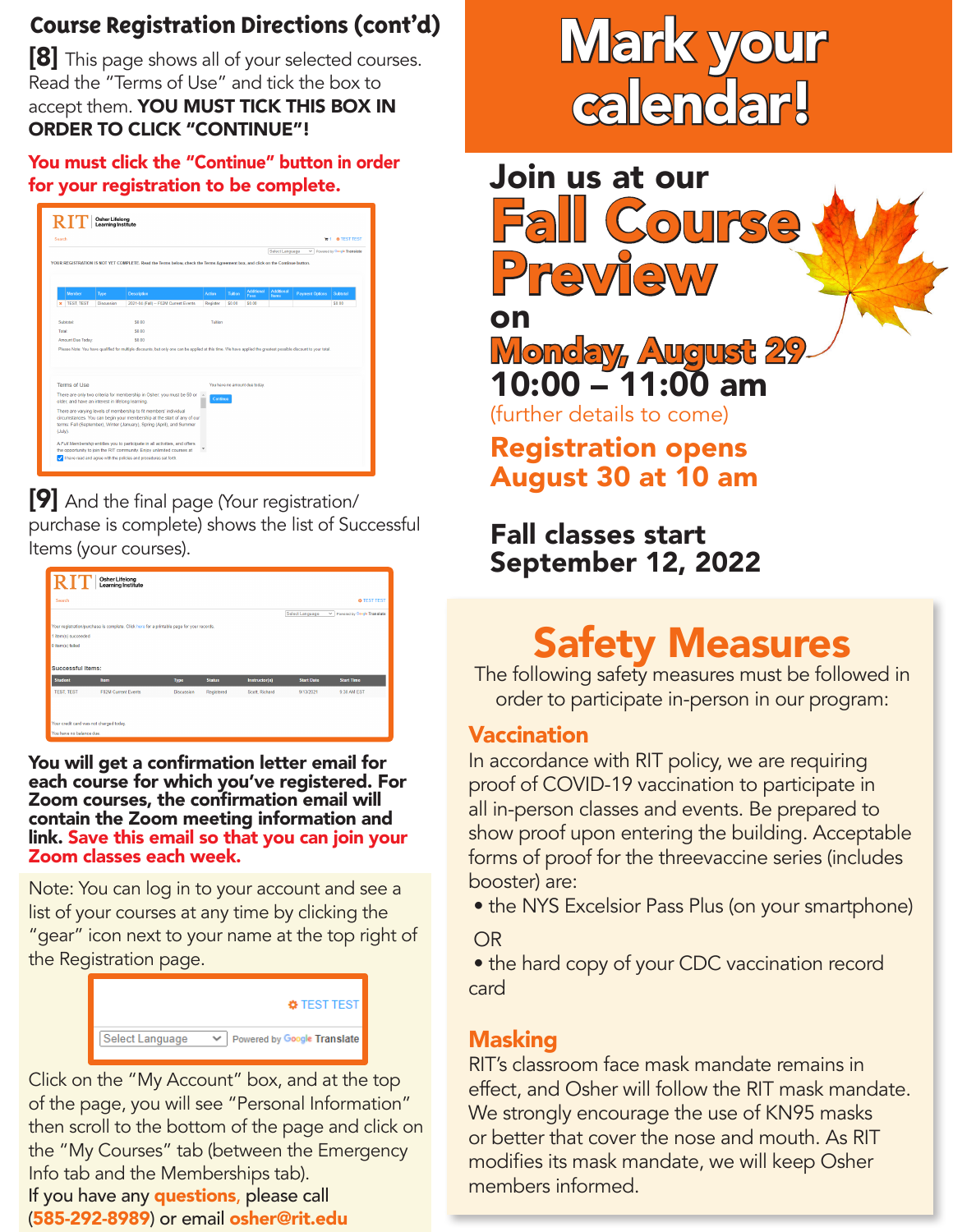## **a**<sub>zoom</sub>

Conversational Spanish . . . . . . . . . . Su1M Roz Rubin *(7/11 – 8/22)*

Current Events. . . . . . . . . . . . . . . . . Su2M Dick Scott & Rachel Adonis *(7/11 – 8/22)* How Does Your Garden Grow?..... Su3M

Debby Zeman *(7/11 – 8/8)*

### **a**zoom **9:30 – 11:00 am 11:15 am – 12:45 pm 1:30 – 3:00 pm**

Memoirs . . Su4M Carol Samuel *(7/11 – 8/22)*

*The New Yorker* Magazine Discussion Group . . . . . . . Su5M Joan Dupont & Steve Levinson *(7/11 – 8/22)*  $Trivia \ldots \ldots \ldots \ldots \ldots \ldots \ldots$  Su6M

Terri Hurley *(7/11 – 8/22)* The Smithsonian Museums . . . . . . . . Su7M Michelle Turner *(7/18)*

A Career in the Theater........... Su8M Estelle O'Connell *(8/1)*

## **zoom**

| Contemporary<br>Economic Policy Issues Su9M<br>Jon Haveman (7/11 - 8/22) |  |
|--------------------------------------------------------------------------|--|
| <b>Movie Matinee:</b><br>Senior Cinema (Section 1)  Su10M                |  |
| Estelle O'Connell (7/11 - 8/22)                                          |  |
| Revolt in the Desert Su11M<br>Tom Low (7/11 - 8/22)                      |  |
| Zoom Skills for Course Leaders  Su12M<br>Tom Lathrop (8/8)               |  |
| A Closer Look at Osher Su13M<br>Joan Dupont (8/15)                       |  |

### **10:00 am – 12:00 pm U**In-Person

Summer Seminar Lecture #1: Corning\* Robin Cass & Dan Hill *(6/21)*

Summer Seminar Lecture #2: Shaw Festival / Niagara-on-the-Lake\* Michael Lasser *(7/12)*

Summer Seminar Lecture #3: Seneca Lake Revisited\* Kerry Lippincott *(7/19)*

Summer Seminar Lecture #4: Buffalo Cultural History Tour\* Terry Alford & Valerie O'Hara *(8/2)*

*\* - Registration is not required to attend these lectures held at Osher.*

### **9:30 – 11:00 am 11:15 am – 12:45 pm Q** In-Person **/ In-Person**

*A Farewell to Arms* and *The Great Gatsby* . . . . . . . . . . Su14W Francia Roe *(7/13 – 8/24)*

Find Your Inner Musician with the Ukulele.  $\dots\dots\dots\dots\dots$  Su15W Clare Innes *(7/13 & 7/20)* 1949: A Year of Significance . . . . . . Su16W

Nancy Aumann *(7/27 – 8/24)*

Introduction to Critical Race Theory . . . . . . . . . . . . Su17W Moshe Cahill *(7/13 – 8/24)* Movie Matinee: Senior Cinema (Section 2) . . . . . . . . Su18W Estelle O'Connell *(7/13 – 8/24)* Thinking Outside the Box: Enhancing Creativity and Cognitive Flexibility .............. Su19W Larry Shearer & Kathleen Moore *(8/3)*

### **Summer Seminar Trips & Lectures Are Back in 2022!**

The Summer Seminar Committee is excited to announce its 2022 program consisting of four trips and their accompanying lectures. See the Summer Seminar webpage (https://www.rit.edu/gcr/osher/summer-seminar-2022) for more information.

### Registration is open!

- June 23: Corning The Rockwell Museum, Lunch Buffet at Mooney's Sports Bar & Grill, and the Corning Museum of Glass
- July 15: Niagara-on-the-Lake Shaw Festival Damn Yankees (featured musical for 2022) and Dinner at Table Rock House Restaurant. You will also be able to walk around Niagaraon-the-Lake and have lunch on your own.
- **July 21: Seneca Lake Revisited** Cruise on the Seneca Spirit, Buffet Lunch at Ventosa Vineyards, and Rose Hill Mansion Tour
- August 4: Cultural History Tour of Buffalo Religious Arts Center, Lunch at Pearl Street Grill, and The Michigan Street African American Heritage Corridor (Colored Musicians Museum, Michigan Baptist Church, and Nash House Museum)

**Monday**

**Summer 2022 Osher Course Schedule**

www.rit.edu/osher Summer 2022 Osher Course Schedule

www.rit.edu/osher

**Wednesday** Wednesday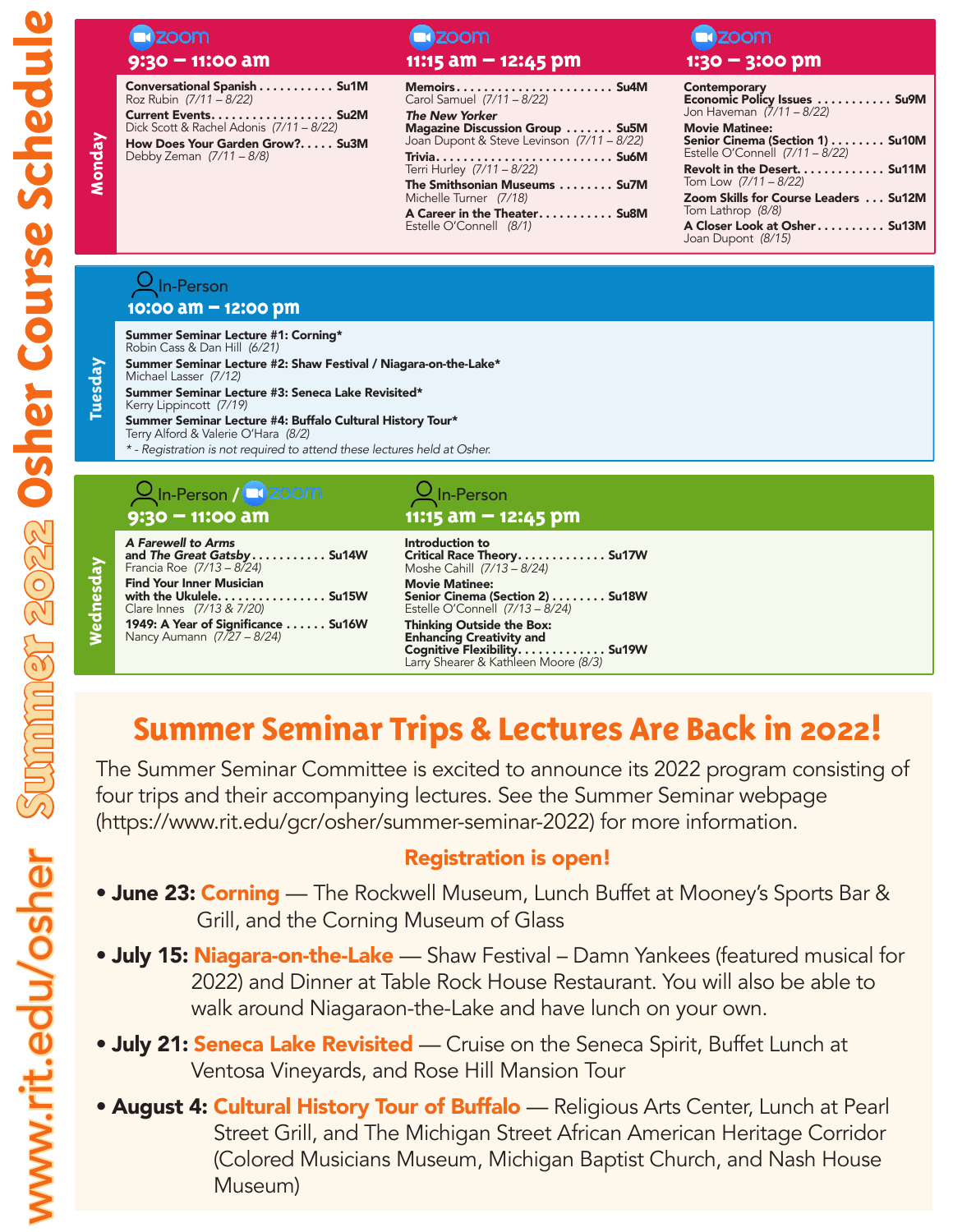# **Monday** *Summer 2022 Course Schedule*

### Conversational Spanish..........................................................................................................................Su1M

[NEW CONTENT] Designed for intermediate students, this course focuses on speaking using high-interest topics and a variety of authentic materials relating to culture and language. Required Text: *Conversemos! Intermediate Spanish Conversation, Third Edition* by Ana Jarvis and Raquel Lebredo, ISBN 9780618220885 *Audio/Visual, Discussion, Lecture, Reading, Writing*

Roz Rubin has been teaching Spanish at Osher for 11 years and loves sharing and interacting with fellow Spanish students.

Mondays: 9:30 – 11:00 am SEVEN Weeks: July 11 – August 22



### Current Events ........................................................................................................................................Su2M

Timely topics, chosen by attendees, are discussed. Class members are encouraged, but not required, to participate in the discussion. All political views are welcomed and respected. Join us to "talk the talk." *Discussion*

Dick Scott has led many Osher courses and enjoys the program both as a presenter and an attendee. Rachel Adonis recently retired from her career in financial services. She has enjoyed co-facilitating the class discussions.

Mondays: 9:30 – 11:00 am SEVEN Weeks: July 11 – August 22



### How Does Your Garden Grow?............................................................................................................Su3M

Class members will share tips and advice on home vegetable gardening with additional study through relevant YouTube videos. Enrollment Limit: 30 *Audio/Visual, Discussion*

Debby Zeman has led this class for two summers as a way for gardeners to share, through photos and expertise, how we can all enjoy and improve our vegetable gardens.

Mondays: 9:30 – 11:00 am FIVE Weeks: July 11 - August 8



### Memoirs ...................................................................................................................................................Su4M

Enjoy the change of pace of summer and join fellow Osher members as they create the legacy of their written memoirs. Only you can create such a personal gift to family and friends for generations to come. The only cost is your time and energy, the reward – priceless! *Reading, Writing*

Carol Samuel began leading the Memoirs class in Spring 2002. A retired obstetrical nurse, she enthusiastically encourages participants to begin or continue writing their life stories.

Mondays: 11:15 am – 12:45 pm SEVEN Weeks: July 11 – August 22

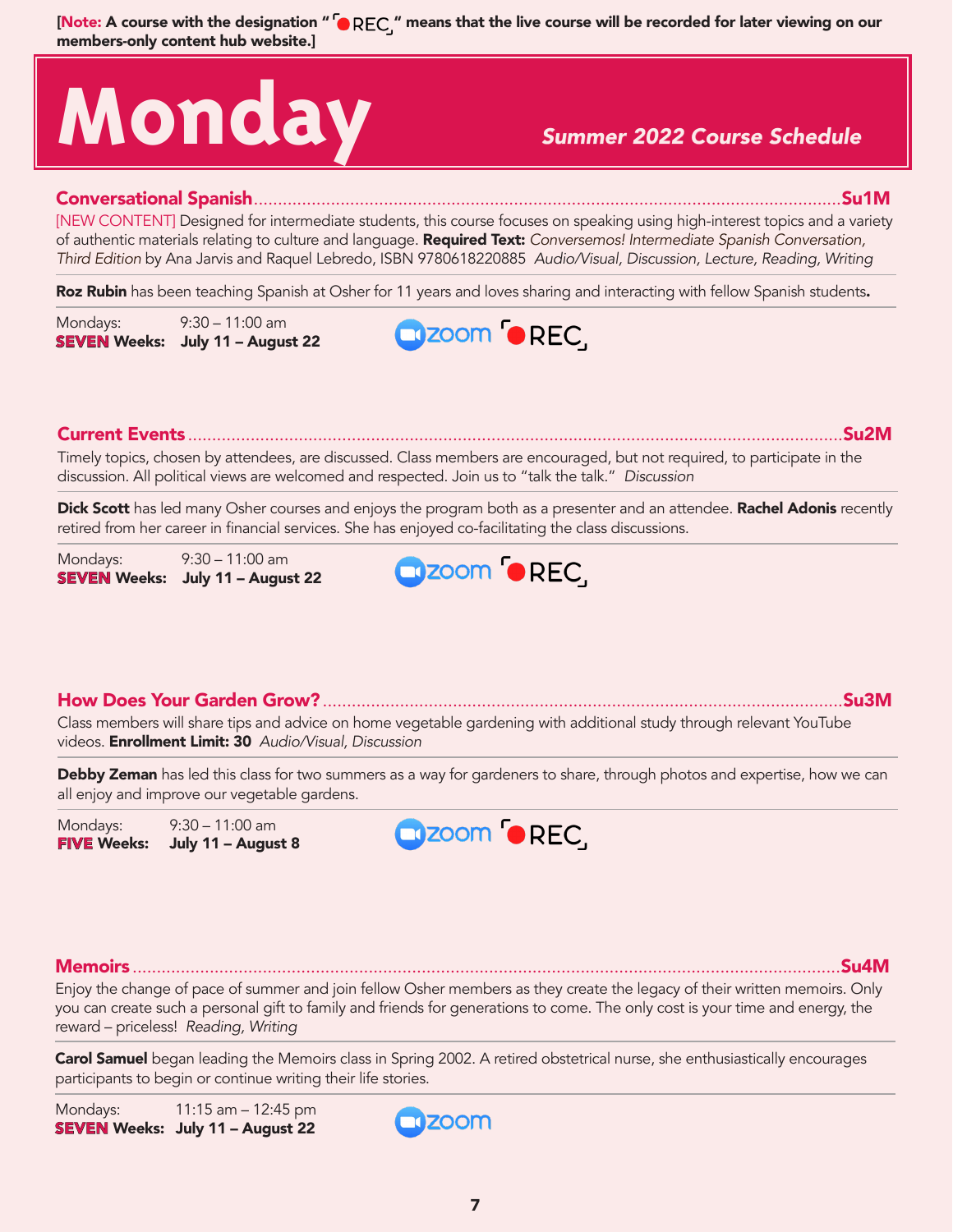### *The New Yorker* Magazine Discussion Group ....................................................................................Su5M

[NEW CONTENT] Current events, literature, film, humor, short stories, interesting people, and, of course, cartoons...The New Yorker magazine provides a wonderful selection of articles for discussion. Read only as much of each issue as you want. We strive to discuss most of each week's magazine. The first session will review the July 4, 2022 issue. Required Text: Subscription to *The New Yorker* magazine (online or hard copy) Enrollment Limit: 18 *Discussion, Reading*

Both Joan Dupont and Steve Levinson enjoy the additional perspective that *The New Yorker* brings and having an opportunity to discuss the articles in the magazine.

Mondays: 11:15 am – 12:45 pm SEVEN Weeks: July 11 – August 22



Trivia .........................................................................................................................................................Su6M [NEW CONTENT] Come to see and learn useless facts to enrich your life and be ready to dazzle your friends. *Audio/Visual, Discussion*

**Terri Hurley** has led this class the past two summers. She has been collecting trivia questions all year to try to stump you.

Mondays: 11:15 am – 12:45 pm SEVEN Weeks: July 11 – August 22



#### The Smithsonian Museums....................................................................................................................Su7M

[NEW COURSE] Discover little-known facts about this national institution. Who founded it? How were the Congress and several presidents involved, and why was it controversial? Did you know that several of the museums are not on the National Mall or even in Washington? Which authors have used it as a setting or plot in their stories? Explore the fascinating history and present of the Smithsonian. *Lecture*

**Michelle Turner** has presented many courses, and most recently, one-session classes. Her favorite topics are the arts and travel mixed with history. When these topics overlap she is happiest.

Monday: 11:15 am – 12:45 pm **ONE Week: July 18** 



#### A Career in the Theater .........................................................................................................................Su8M

[NEW COURSE] Estelle O'Connell will introduce Mark Cuddy, Artistic Director of GEVA, who will soon retire from a 27-year career at GEVA. After he recounts his experiences, there will be an opportunity for you to ask questions and have conversation. *Audio/Visual, Discussion*

**Estelle O'Connell** has been a member of Osher for five years and has appreciated many of the academic classes. She also led virtual-travel courses and social activities focusing on the fun side of learning.

Monday: 11:15 am – 12:45 pm **ONE** Week: August 1



### Contemporary Economic Policy Issues................................................................................................Su9M

[NEW COURSE] Economics plays a central role in the functioning of every aspect of society. This course will address a set of prominent policy issues where economics is at their core. We will explore their origins as policy matters, the underlying data and evidence, and what policy levers are available to deal with them. Lectures will be standalone, taught by subject matter experts – all of whom have Ph.Ds. in Economics. Potential topics include climate change, healthcare economics, economic inequality, and many more. The presentation will be determined by what is most topical at the time of presentation. *Lecture* Website: https://needelegation.org/

[NEW NATIONAL OLLI COURSE LEADER] **Jon Haveman** is the Executive Director of the National Economic Education Delegation (NEED). Dr. Haveman is an expert on economic policy. He holds a Ph.D. in Economics from the University of Michigan.

Mondays: 1:30 – 3:00 pm **SEVEN** Weeks: July 11 - August 22



8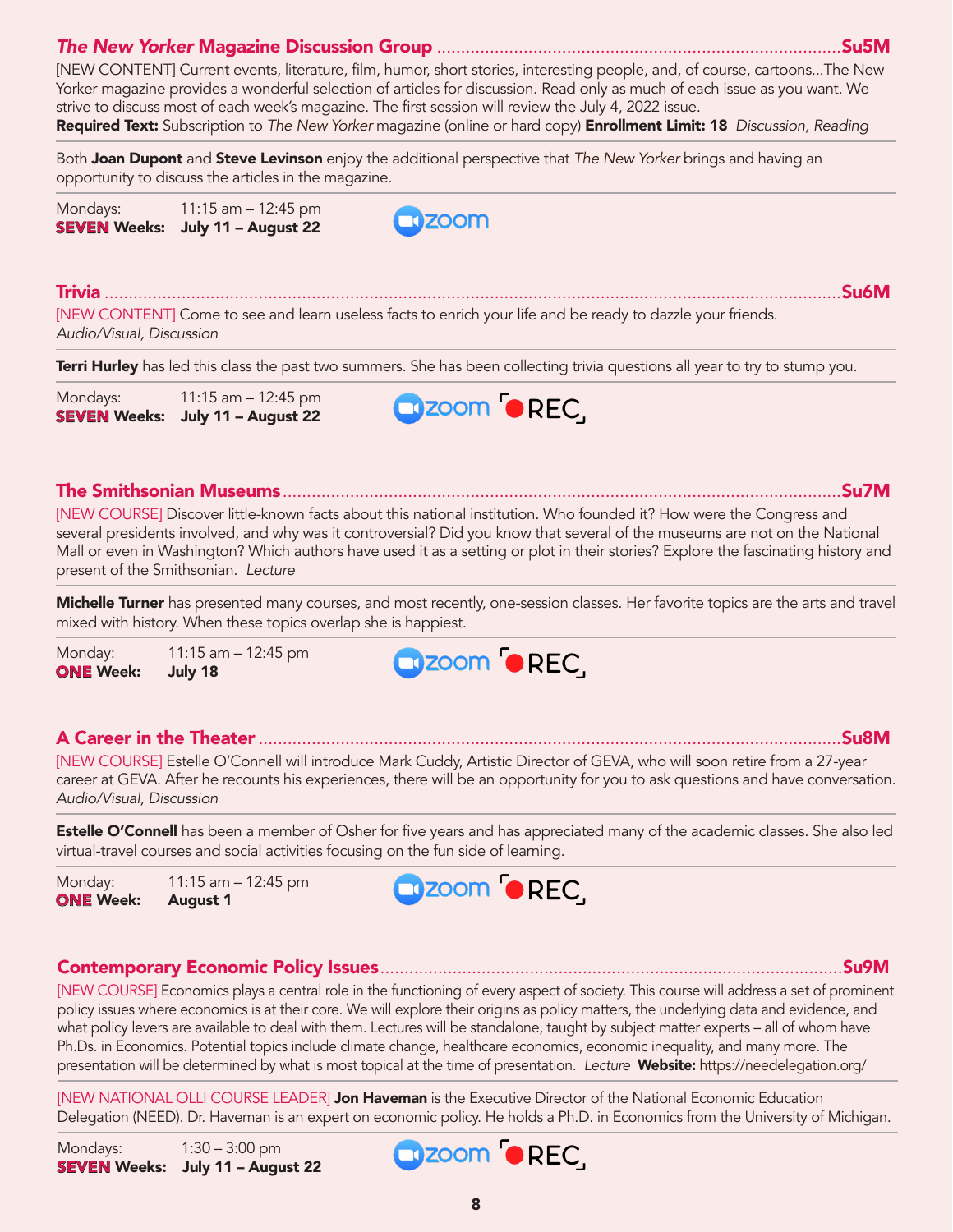### Movie Matinee: Senior Cinema (Section 1).........................................................................................Su10M

[NEW COURSE] We will view and discuss three classic films that feature later-life characters in situations that lead them to realize it's never too late to find love and a fresh beginning: *The Best Exotic Marigold Hotel*, *The Second-Best Exotic Marigold Hotel*, and *The 100-Foot Journey*. An introduction to the cast and plot will precede the viewing, and a discussion will follow. *Audio/Visual, Discussion*

**Estelle O'Connell** has been a member of Osher for five years and has appreciated many of the academic classes. She also led virtual-travel courses and social activities focusing on the fun side of learning.

**Q**zoom **O**REC

Mondays: 1:30 – 3:00 pm **SEVEN Weeks:** July 11 - August 22 (no class July 18)

### Revolt in the Desert ...............................................................................................................................Su11M

[NEW COURSE] Lawrence of Arabia, Gertrude Bell, and King Faisal fought World War I in Iraq, Palestine, and the Hejaz. We'll discuss the complicated history of the Turkish, French, and British empires as they fought in this theatre while the Arabs sought self rule in their own nation. *Discussion, Lecture*

Cizoom <sup>6</sup>REC.

**Tom Low** usually leads courses in philosophy and politics, but in the summer he prefers a lighter fare in history. He has led courses on Antarctic exploration, the Spanish Civil War, the Sudan, and World War I.

Mondays: 1:30 – 3:00 pm SEVEN Weeks: July 11 - August 22

### Zoom Skills for Course Leaders............................................................................................................Su12M

[NEW COURSE] This course will describe how to lead an Osher course on Zoom. It will cover both lecture and discussion courses and describe how to use screen sharing to show PowerPoint and Keynote presentations as well as YouTube videos. Although the focus is for Osher course leaders, all members are welcome to attend. *Lecture*

**Tom Lathrop** has led history courses at Osher both in person and on Zoom. He has also served as Wizard Chair. In that role he trained wizards to assist with Zoom courses.

Monday: 1:30 – 3:00 pm **ONE** Week: August 8



### A Closer Look at Osher .........................................................................................................................Su13M

This will be a brief overview of Osher at RIT, followed by an opportunity to ask questions. Whether you are new to Osher or just would like a refresher, you'll learn how to take advantage of all we offer. We'll cover courses, activities, and member benefits. We welcome you to invite friends (prospective members) to attend; email osher@rit.edu to get guests registered for this class. *Audio/Visual, Discussion, Lecture*

Joan Dupont is the current chair of the Osher Council as well as being a wizard and a co-leader of *The New Yorker* Magazine Discussion Group.

Monday: 1:30 – 3:00 pm ONE Week: August 15



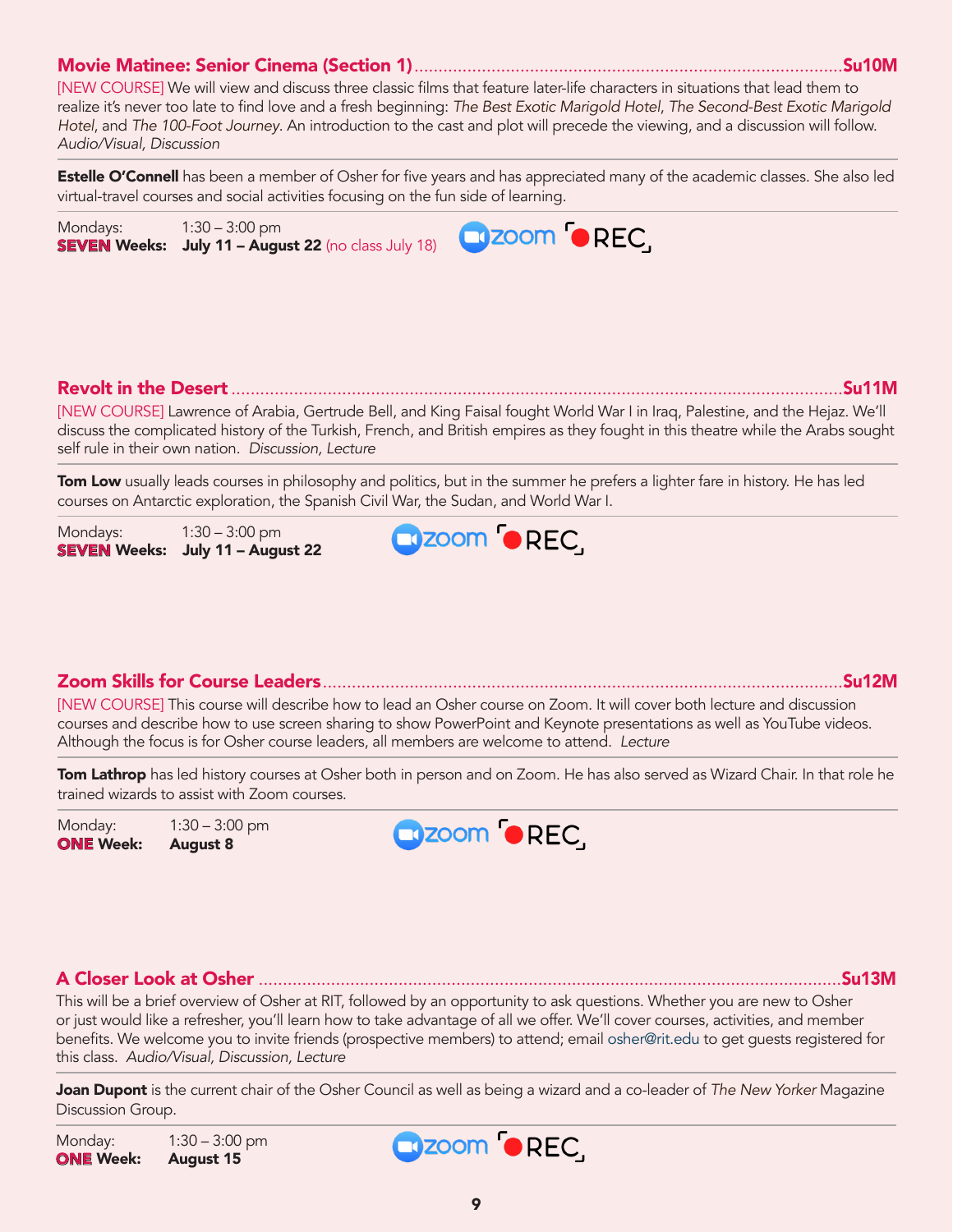# **Tuesday** *Summer 2022 Course Schedule*

### Summer Seminar Lecture #1: Corning

On Tuesday June 21st at 10 am all members are invited to a free lecture featuring two speakers. The first is Robin Cass -Glass artist and faculty member at RIT. Robin's work is included in a number of public and private collections including those of the Museum of American Glass in New Jersey, Tacoma Museum of Glass in Washington State, and Tittot Museum in Taipei, Taiwan. Our second speaker is **Dan Hill – Flautist and member of the Heron Clan of the Cayuga Nation**. In addition to being a flautist, Dan is a flute maker. He is also the caretaker of the Cayuga SHARE farm near Union Springs, NY. When he's not busy with farming and educational environmental work, Dan creates beautiful traditional Iroquois silver brooches and plays the flute.

**Tuesday:** 10:00 am – 12:00 pm ONE Week: June 21



### Summer Seminar Lecture #2: Shaw Festival / Niagara-on-the-Lake

On July 12 at 10 am all members are invited to a free lecture featuring **Michael Lasser, a speaker, writer, broadcaster, and** critic. The title of his talk will be Dancing and Romancing on Broadway. He is the author of three books: America's Songs: The Stories Behind the Songs of Broadway, Hollywood, and Tin Pan Alley (co-written with Philip Furia), America's Songs II: From the 1890s to the Post-War Years, and City Songs and American Life, 1900-1950. From 1980-2021, he was the host of the nationally syndicated public radio show, Fascinatin' Rhythm, winner of a 1994 Peabody Award. A graduate of Dartmouth College, he is the former theater critic for the Rochester Democrat & Chronicle, and for 35 years has spoken at museums and universities around the country. In 2010, he was named a Thomas P. Johnson Distinguished Visiting Scholar at Rollins College. He is currently at work on a fourth book about the Great American Songbook.

**Tuesday:** 10:00 am – 12:00 pm ONE Week: July 12



### Summer Seminar Lecture #3: Seneca Lake Revisited

On Tuesday July 19th at 10 am all members are invited to a free lecture. Rose Hill Mansion is considered one of the greatest examples of Greek Revival architecture in the United States. It is a property with many stories that include agriculture, technology, slavery, immigration, westward expansion, historic preservation, and architecture. Before becoming a historic house museum in 1968, Rose Hill Mansion had been a farm, summer estate, and nursing home. Owned and operated by Historic Geneva (formerly the Geneva Historical Society), Rose Hill Mansion is opened seasonally for guided tours. Join Kerry Lippincott, Executive Director of Historic Geneva, as she explores Rose Hill's various stories. Kerry graduated from Binghamton University with a BA in history and received a MA in museum studies from the University of Kansas. For 18 years she has worked for historical societies in Kansas and the Finger Lakes. Currently she is the Executive Director of Historic Geneva which tells the stories of Geneva through online content, the Geneva History Museum, Rose Hill Mansion, and Johnston House.

**Tuesday:** 10:00 am – 12:00 pm ONE Week: July 19



### Summer Seminar Lecture #4: Buffalo Cultural History Tour

On Tuesday, August 2 at 10 am all members are invited to a free lecture, featuring two speakers. Our first speaker is Terry Alford, Executive Director of the Michigan Street African American Corridor. He will present an overview of the Corridor and its history. Mr. Alford holds a Master's degree in organizational leadership from Medaille College and a Bachelor's degree in sociology from SUNY Buffalo State. After holding various positions at Roswell-Park, in February 2020 he was hired to create a unified master plan for the Michigan Street African-American Corridor. Our second speaker is Valerie O'Hara, President and Designer at Pike Stained Glass Studios. Her topic is 'A History of Stained Glass'. Founded in 1908 by her great uncle William Pike, the Pike Stained Glass Studios employed several designers and artists, including her father, James J. O'Hara. At age 12, Ms. O'Hara began working in the studio part time. After receiving her Bachelor's degree in fine arts from RIT, she purchased the studio from her parents and continues to design, create, repair, and install stained glass windows.

**Tuesday:** 10:00 am – 12:00 pm ONE Week: August 2

Q<sub>In-Person</sub>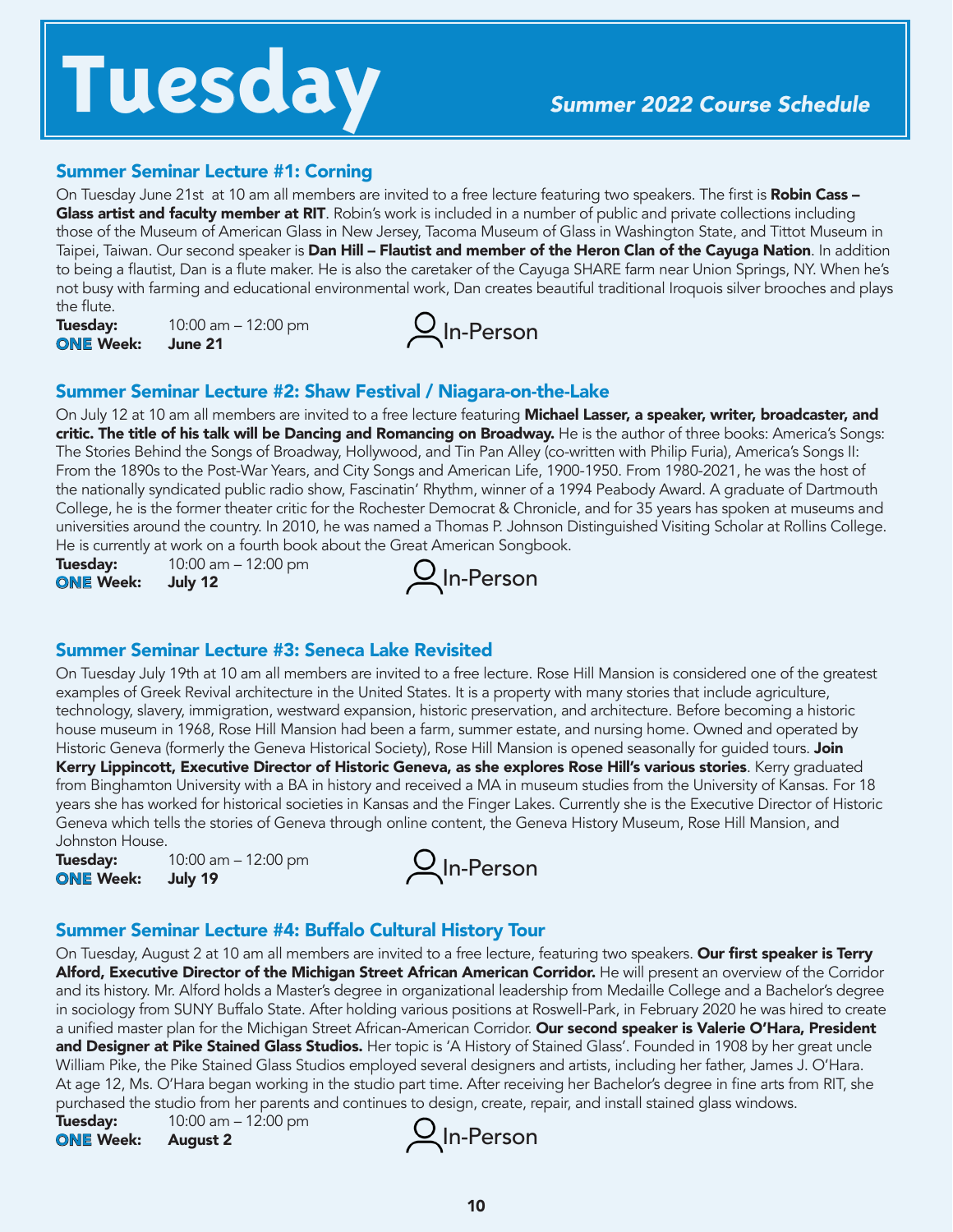## **Wednesday** *Summer 2022 Course Schedule*

### *A Farewell to Arms* and *The Great Gatsby*.......................................................................................Su14W

[NEW COURSE] Between the world wars America experienced a blossoming of American literature that was heretofore unsurpassed. William Faulkner, Ernest Hemingway, F. Scott Fitzgerald, and Eugene O'Neill were the luminaries in this literary renascence. In this course we will read A Farewell to Arms by Hemingway and The Great Gatsby by Fitzgerald. Analysis will focus on the literary techniques, style, and language that lend these works the outstanding reputation they still enjoy today. Required Text: *A Farewell to Arms* by Ernest Hemingway, ISBN 9781476764528 and *The Great Gatsby* by F. Scott Fitzgerald, ISBN 9798486555497 *Discussion, Reading, Workshop*

**Francia Roe** has a Master's degree in English from the University of Rochester and taught Advanced Placement English Language and Composition and Advanced Placement English Literature and Composition for 28 years.

In-Person

Wednesdays: 9:30 – 11:00 am SEVEN Weeks: July 13 – August 24





[NEW COURSE] The ukulele is one of the easiest instruments to learn. You don't need to have any musical experience to tap into that inner musician that resides in everyone and to apply what you learn in order to play your favorite songs. In this lighthearted introductory class, you'll learn a little about the history of the instrument as we explore how to strum, form chords, play songs, and play well with others. All you need is a song in your heart and an adventurous spirit. If you've already been playing the ukulele, this refresher can help kick your playing up a notch. You're welcome to participate whether or not you have a ukulele. Want some tips on shopping for a uke? Visit this page: http://www.ukuleleclare.com/post/how-to-choose-a-ukulele [NOTE: We don't cover baritone ukulele chords in this class.] *Discussion, Lecture, Workshop*

[NEW NATIONAL OLLI COURSE LEADER] "Ukulele Clare" Innes has shared the joy of making music with hundreds of students. Her knack for untangling the knottiest chords, strums, and concepts helps even those who consider themselves nonmusical venture forth as confident ukulele players.

Wednesdays: 9:30 – 11:00 am TWO Weeks: July 13 & July 20



### 1949: A Year of Significance ...............................................................................................................Su16W

[NEW COURSE] The year 1949 marked many significant events. We will discuss: the Nuremberg war crimes trials' ending, the North Atlantic Treaty Organization's (NATO) beginning, Mao's victory in China, Stalin's joining the nuclear club, Greece's Civil War ending with the Truman Doctrine, and the Berlin Airlift/Blockade's ending. *Audio/Visual, Discussion, Lecture*

Nancy Aumann has a Ph.D. in European history from the University of Wisconsin-Madison and has been a tenured faculty member teaching both undergraduate and graduate students. With experience on six campuses (half public and half private), she has had administrative responsibilities as well.

Wednesdays: 9:30 – 11:00 am FIVE Weeks: July 27 – August 24

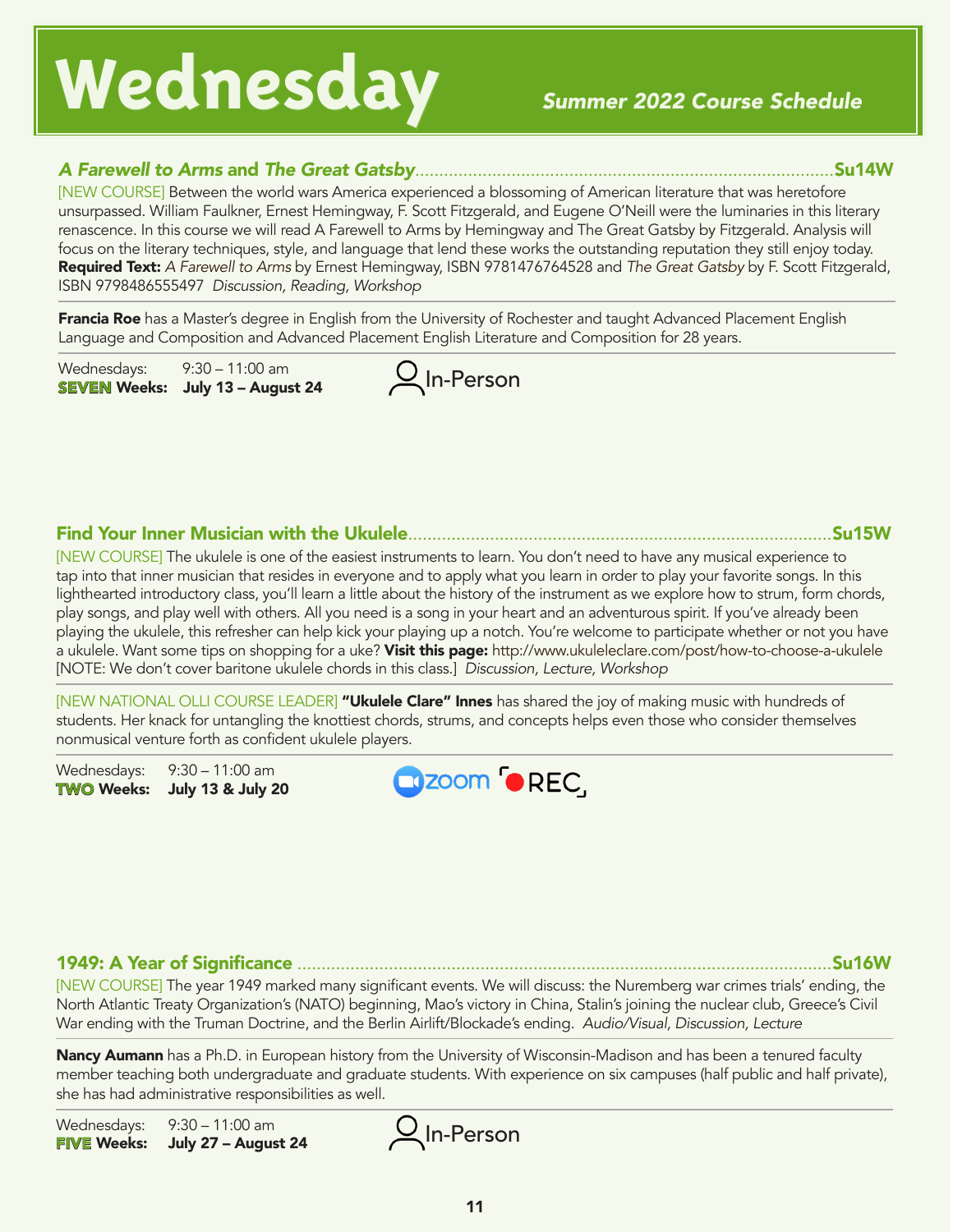### Introduction to Critical Race Theory..................................................................................................Su17W

[NEW COURSE] This theory is controversial because it has not been clearly analyzed by politicos, parents, or the public in general. It is a multidisciplinary approach to understanding race in American society by analyzing the liberal order including such topics as equality theory, legal reasoning, Enlightenment rationalism, and neutral principles of constitutional law. The text for the course includes discussion topics and class exercises to create dialogue and promote understanding. Required Text: *Critical Race Theory: An Introduction* by Richard Delgado and Jean Stefancic, ISBN 9780814721353 *Discussion, Reading, Workshop*

Moshe Cahill is an academic philosopher who is also interested in applying critical thinking to social and historical issues. He has taught philosophy at Osher since 2014.



Movie Matinee: Senior Cinema (Section 2).......................................................................................Su18W

[NEW COURSE] We will view and discuss three classic films that feature later-life characters in situations that lead them to realize it's never too late to find love and a fresh beginning: *The Best Exotic Marigold Hotel*, *The Second-Best Exotic Marigold Hotel*, and *The 100-Foot Journey*. An introduction to the cast and plot will precede the viewing, and a discussion will follow. *Audio/Visual, Discussion*

**Estelle O'Connell** has been a member of Osher for five years and has appreciated many of the academic classes. She also led virtual-travel courses and social activities focusing on the fun side of learning.

| Wednesdays: | 11:15 am $-$ 12:45 pm                                      |               |
|-------------|------------------------------------------------------------|---------------|
|             | <b>SEVEN Weeks:</b> July 13 - August 24 (no class July 20) | $Q$ In-Person |

### Thinking Outside the Box: Enhancing Creativity and Cognitive Flexibility.................................................................................Su19W

[NEW COURSE] Attendees will be presented with a series of cognitive linguistic challenges that can only be solved by looking beyond the obvious in order to examine the problems in different, less conventional ways. Class members will also explore how our habitual thought patterns may constrain how we respond to social situations. **Enrollment Limit: 20** *Audio/Visual, Discussion, Workshop*

[NEW COURSE LEADERS] Larry Shearer is a retired RIT faculty member and professional crossword puzzle constructor. His crosswords have appeared in The New York Times as well as many other newspapers and puzzle books. Kathleen Moore received her Ph.D. in Counseling Psychology. She is a former Associate Provost at the University of Rochester who also has owned her own architectural rendering business.